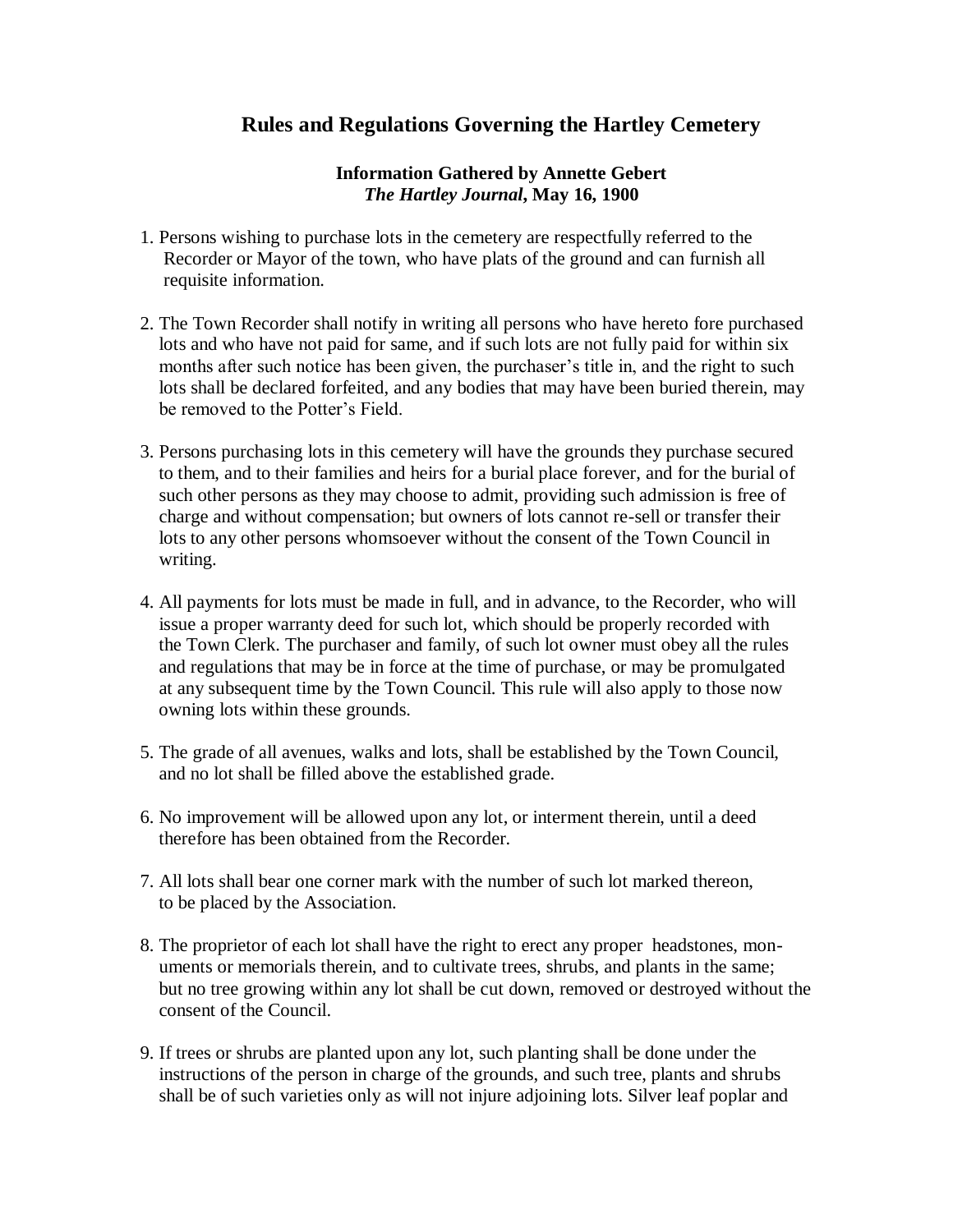locust trees, lilac and syringe bushes, will not be allowed in any case.

- 10. The foundations for all monuments or other superstructures must be built of solid stone, masonry or concrete, and must be less than two feet in depth for a stone and base not exceeding two and one-half feet in height, and a deeper foundation in proportion to the size of the monument and tops level with the surface of the ground. All monuments, head-stones, statuary or other memorials erected in the cemetery must be of real stone, marble or bronze, and set according to this rule
- 11. Material for stone and marble work will not be allowed to remain in the cemetery longer than shall be strictly necessary, and refuse or unused material must be removed as soon as the work is completed. In case of neglect such removal will be made by the Council at the expense of the lot owner and contractor, who shall be severally responsible. No material of any kind will be received at the cemetery after 12:00 o'clock, noon, Saturday.
- 12. Hedges, fences, wooden trellises, and large vases or urns, other than of stone, marble or metal, are prohibited.
- 13. If any trees or shrubs, situated upon any lot, shall, by means of their roots, branches, or otherwise, become detrimental to the adjacent lots or avenues, or unsightly or inconvenient to passengers, it shall be the duty of said Council, and they shall have the right be their officers, to enter the said lot and remove the said trees and shrubs, or such parts thereof as are detrimental, unsightly or inconvenient, and if any lot or any structure thereon shall become unsightly by the neglect of the owners thereof, it shall be the duty of the said Council, and they shall have the right, by their proper officers, to enter upon said lot and to put the same in proper order or repairs, and make a reasonable charge for the same, which shall be paid by said lot owner when notified, and until said charge shall be paid by said owner, they shall be debarred from further use of said lot.
- 14. It shall be the duty and right of the council, from time to time, to alter such avenues and walks, and to make such rules and regulations for the government of the grounds, as they may deem requisite and proper to secure and promote the general objects of the cemetery.
- 15. All workmen employed in the construction of vaults or tombs, erection of monuments And etc., must be subject to the control and direction of the sexton. All materials brought into the cemetery to be used in improving lots, must be transported and deposited within the cemetery in such a manner as he may direct, and all earth work or rubbish accumulated in improving lots must be removed and deposited under the direction of said officer at the expense of the proprietor of such lot, and any workman failing to conform to this regulation will not be permitted afterwards to work in the cemetery.
- 16. The soliciting for contracts or orders for monuments, headstones, memorials or any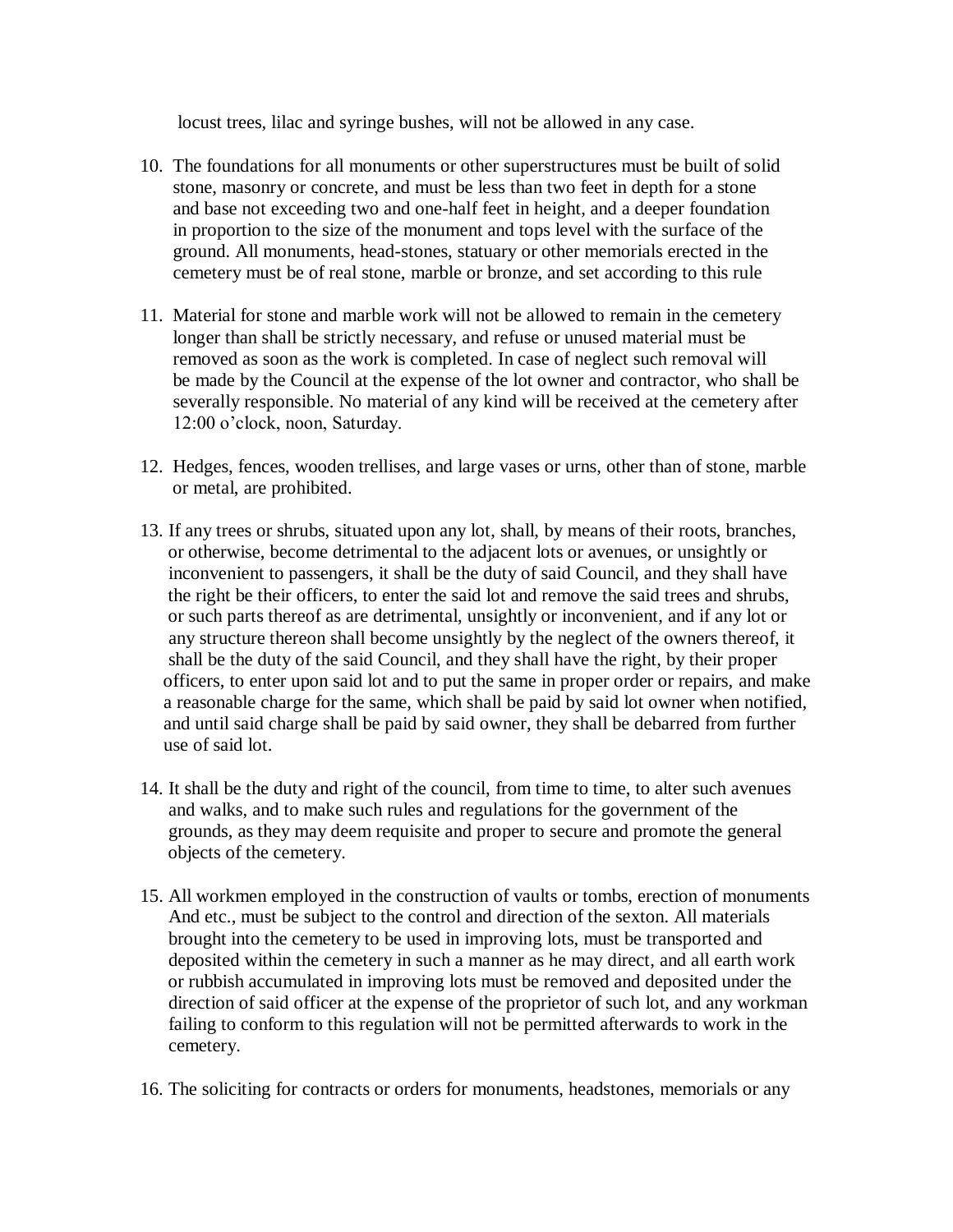Other work will not be allowed in the cemetery. Signs, notices, or advertisements Of contractors, stone cutters, undertakers, or any other persons will not be permitted upon or within the cemetery grounds.

- 17. All work in the care of lots must be done by the sexton or under his supervision. the avenues and walks will be kept in good condition and the lots clean, but any other or extra care or work, such as planting trees, cultivating flowers, mowing or watering lots, will only be done at the owners expense and under the direction of the Sexton.
- 18. Persons may have any extra care or work done upon their lots by leaving a written order with the Sexton, specifying the work they wish done. All such orders consistent with the rules and regulations) will receive prompt attention, and the work will be promptly done, for which reasonable charge will be made, which must invariably accompany the request for the work to be done.
- 19. All graves shall be opened and closed by the sexton and shall be not less than 6 feet in depth, and no mound shall be raised upon any grave exceeding 6 inches in height above the natural surface of the avenue; and whenever interments are to be made, 24 hours previous notice must be given the sexton at the cemetery, in order that he may have graves in readiness.
- 20. The sum of six dollars for adults and four dollars for children under twelve years of of age will be charged for opening and closing graves in the winter months, and four dollars and three dollars respectively in the summer months, and must be paid when the graves are ordered.
- 21. No grave will be opened upon any lot, nor interment allowed therein except upon the written order or permission of the owner of such lot.
- 22. No interment will be permitted in the cemetery, nor in any vault therein, unless the proper certificate of information is furnished the Recorder showing the name and residence, time and place of birth, death and funeral of deceased, and whether married or unmarried, and cause of death.
- 23. Only one interment will be allowed in any grave, except in cases of a mother and child or twin children; or two children buried at the same time.
- 24. No disinterment shall be allowed without the special permission of the majority of the Town Council.
- 25. All funeral processions, while within the grounds, will be subject to the directions and control of the sexton. Undertakers must so arrange the time of funerals as to be out of the grounds before dark. Carriage drivers at funerals must keep to the right on the avenues, and remain with their respective vehicles during the performance of funeral ceremonies, and otherwise conduct themselves properly, and in a manner